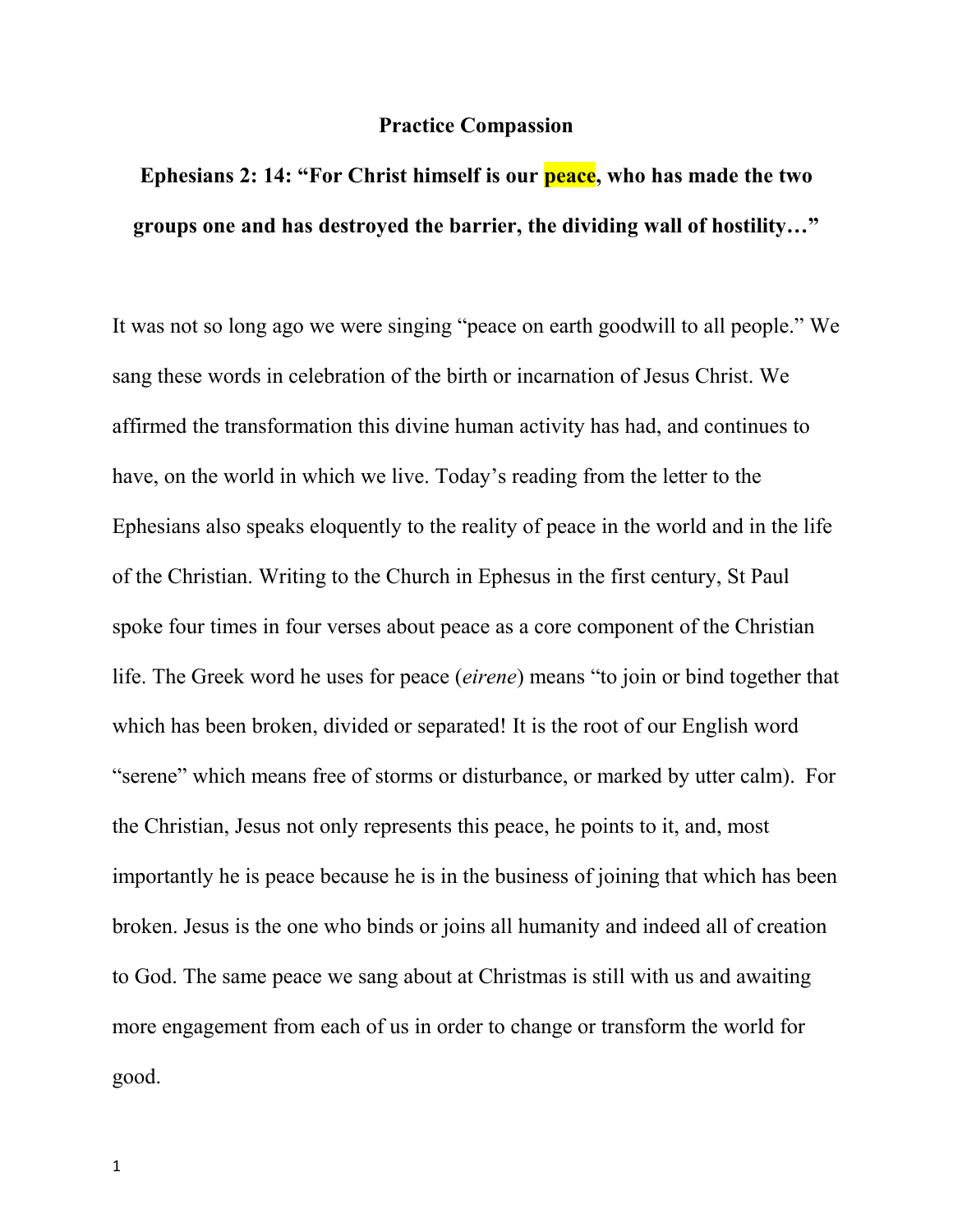Practice compassion is the theme we have chosen for reflection today. People of faith are invited to make peace real in our lives and in the lives of others. To practice compassion is to make real that which we believe in our hearts and are convinced in our minds is essential for daily living. For example, physical exercise is a good practice. We do it in order to keep fit and stay healthy. Similarly, practicing compassion is sharing the good things we have with others. It is a willingness to go the extra mile to make the lives of others the best they can be. It is to bring out the best in ourselves and others. To practice compassion therefore is to be committed to a disciplined life built on a foundation of care and love for all people.

Jesus is the best model we have of practicing compassion for the sake of peace. Jesus practiced compassion by living for others. Jesus healed on the Sabbath, for example, because he was convince people's lives were more valuable that the things. Jesus did not allow systems and structures to undermine his care and compassion for people. In his letter to the Ephesians, written while he was in jail, St Paul notes that though he was imprisoned by a repressive political, economic and social system, he was committed to the practice of compassion. He is standing up for the gospel. He is an advocate for a life of harmony and compassion for all people. His testimony is that members of the Church in Ephesus are to live in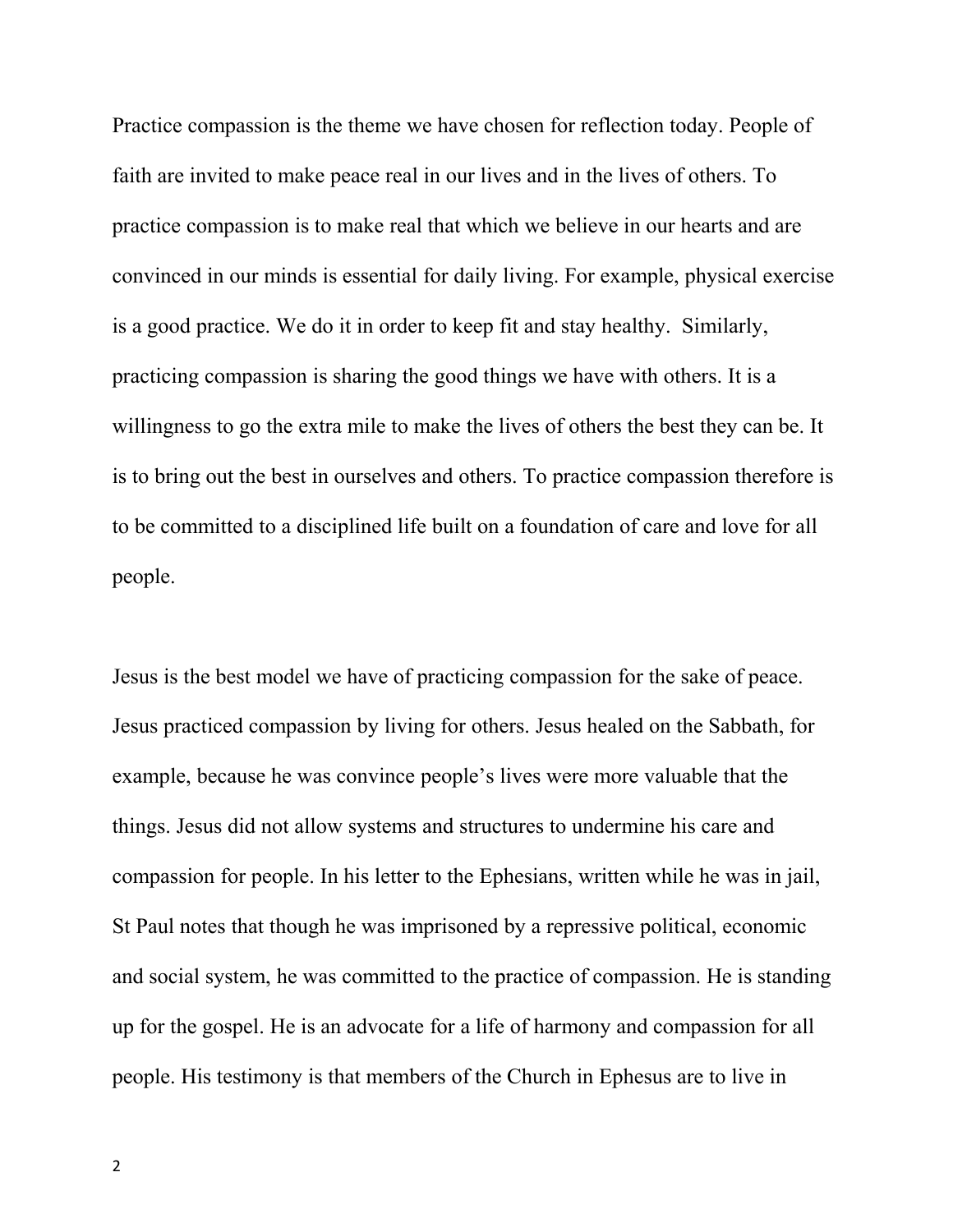peace so their testimony can serve to increase commitment to peace, justice and compassion.

In our text from Ephesians chapter two St Paul notes that Jesus is peace. Those who live (and possibly die) in the peace of Jesus can affirm that Jesus is the essence of peace. Jesus is peace because, as the song writer says, he "binds us together with chords that cannot be broken." Inspired by Jesus' commitment to peace, St Paul encourages the new Church community to live in peace and be living witnesses of peace.

Jesus is peace and he is disposed to look beyond our faults and guide us towards peace. This approach in guiding divided factions towards peace seems to be the role the Catholic Church is playing in the present political and social conflict in Nicaragua. Since April this year over 300 persons have been killed as social and economic conditions have caused the government to make drastic cuts to social security benefits. According to the Washington Post<sup>[1](#page-2-0)</sup> newspaper out of the USA, the violent protests were sparked by university students who saw on television screens the police shooting at and physically abusing senior citizens who were

<span id="page-2-0"></span><sup>1</sup> https://www.washingtonpost.com/world/the\_americas/death-toll-reaches-100-in-nicaragua-as-politicalviolence-intensifies/2018/06/01/74bd5a64-65b0-11e8-81ca-bb14593acaa6\_story.html? noredirect=on&utm\_term=.31f8d706cae2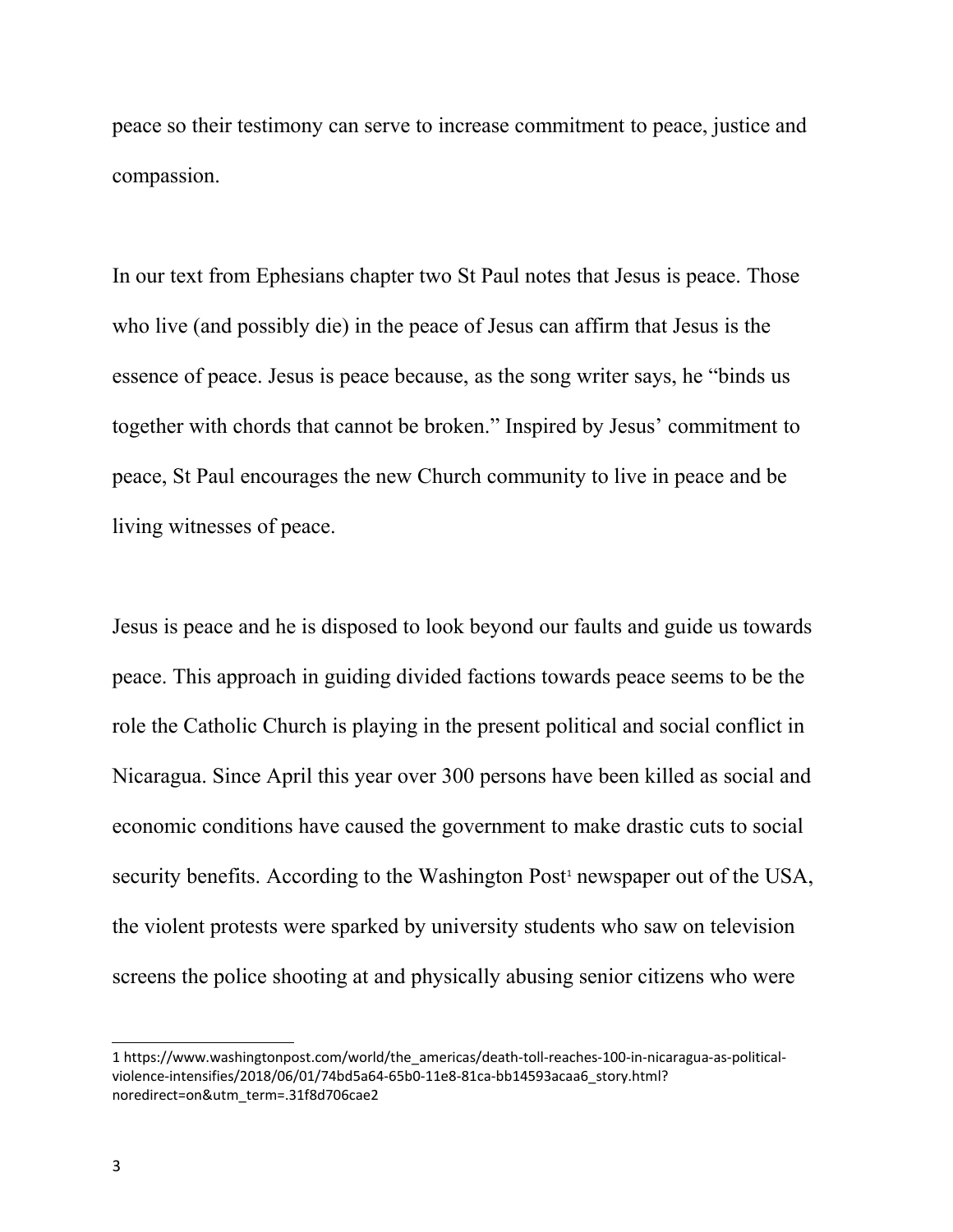demonstrating drastic cuts to their benefits. So far the Catholic Church in Nicaragua has stepped into the gap and is representing Jesus as peace in a nation divided by crime, violence and political victimization. The Catholic Church is practicing compassion by allowing protesters to take refuge in their Churches in order to protect and preserve life at all cost.

In addition to testifying to Jesus as peace St Paul says Jesus makes peace, he preaches peace and he is the object or goal of peace. Jesus makes peace as a practice of compassion by uniting opposing factions such as those in the political and social conflict in Nicaragua. Jesus practices compassion by preaching peace. He does so by giving voice to those who stand up for corruption. It is no secret that corruption stifles the development of a people. Scarce resources designed for people's development, especially the poor and vulnerable, are often channelled into the pockets of the greedy and self-centred. Jesus practices compassion by preaching peace as justice for all people and especially for those on the margins of society. Finally, Jesus is the object or goal of peace because he invites us to practice compassion on a journey towards peace. This journey towards peace ends with God whom St Paul describes as peace in these words: "And the peace of God, which surpasses all understanding, will guard your hearts and your minds in Christ Jesus" (Phil 4:7). In the final analysis, to practice compassion is to ensure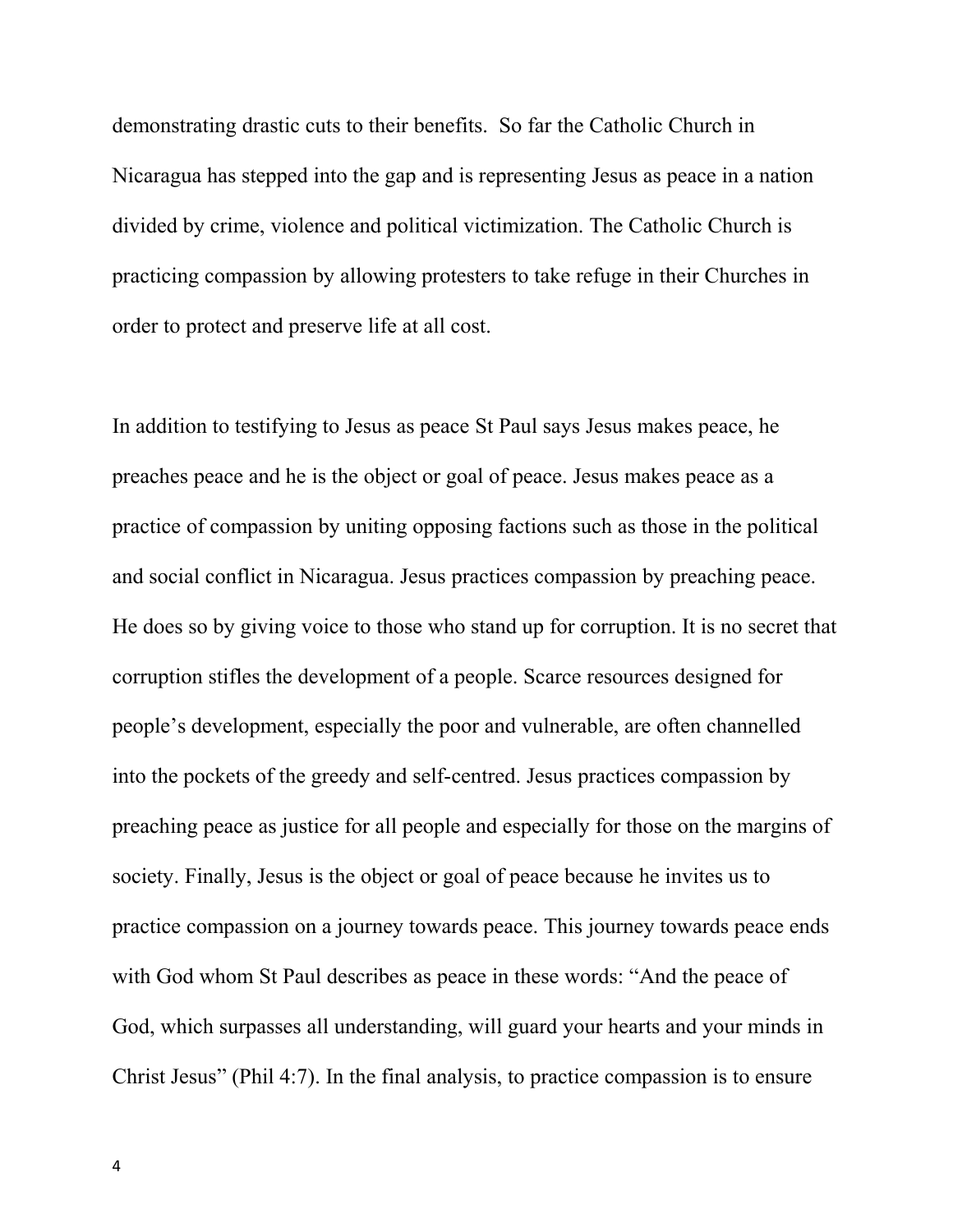our hearts (the seat of compassion) and our minds (the seat of the determination) are working together for peace.

An organization known as the Universal Peace Federation,<sup>[2](#page-4-0)</sup> which operates out of South Korea, has dedicated its work to building and maintaining world peace. It has partnered with the United Nations to bring together leaders in politics, business, religion and civil society to focus on ways to bring divided factions together for the purpose of peace. Next month it is staging a conference on peace in Sao Paulo Brazil and I have been invited to bring a perspective from religion as a tool for peace. It is no secret that religion has been, and continues to be used as an instrument of division and intolerance in the world. How ironic that despite this practice of religion as a divisive tool, the Catholic Church in Nicaragua, a religious organization, is playing a significant role in building and maintaining peace, healing and reconciliation in a society divided by violence. Despite its failures and weaknesses over the years religion, handled with care through the practice of compassion, can serve as a tool for healing, transformation and above all peace for all people.

<span id="page-4-0"></span><sup>2</sup> http://www.upf.org/who-we-are